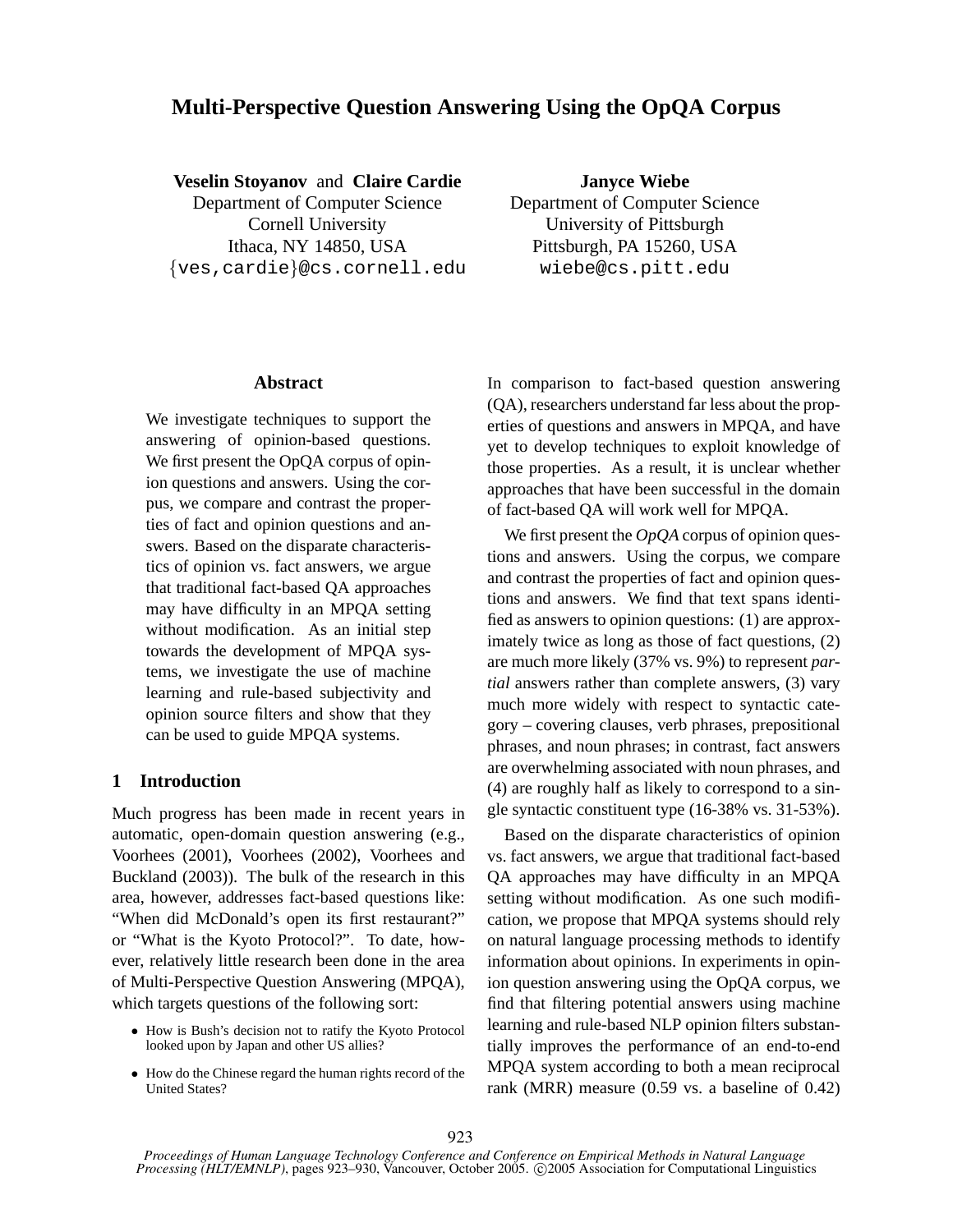and a metric that determines the mean rank of the first correct answer (MRFA) (26.2 vs. a baseline of 61.3). Further, we find that requiring opinion answers to match the requested opinion source (e.g., does <source> approve of the Kyoto Protocol) dramatically improves the performance of the MPQA system on the hardest questions in the corpus.

The remainder of the paper is organized as follows. In the next section we summarize related work. Section 3 describes the OpQA corpus. Section 4 uses the OpQA corpus to identify potentially problematic issues for handling opinion vs. fact questions. Section 5 briefly describes an opinion annotation scheme used in the experiments. Sections 6 and 7 explore the use of opinion information in the design of MPQA systems.

### **2 Related Work**

There is a growing interest in methods for the automatic identification and extraction of opinions, emotions, and sentiments in text. Much of the relevant research explores sentiment classification, a text categorization task in which the goal is to assign to a document either positive ("thumbs up") or negative ("thumbs down") polarity (e.g. Das and Chen (2001), Pang et al. (2002), Turney (2002), Dave et al. (2003), Pang and Lee (2004)). Other research has concentrated on analyzing opinions at, or below, the sentence level. Recent work, for example, indicates that systems can be trained to recognize opinions, their polarity, their source, and their strength to a reasonable degree of accuracy (e.g. Dave et al. (2003), Riloff and Wiebe (2003), Bethard et al. (2004), Pang and Lee (2004), Wilson et al. (2004), Yu and Hatzivassiloglou (2003), Wiebe and Riloff (2005)).

Related work in the area of corpus development includes Wiebe et al.'s (2005) opinion annotation scheme to identify *subjective expressions* — expressions used to express opinions, emotions, sentiments and other *private states* in text. Wiebe et al. have applied the annotation scheme to create the MPQA corpus consisting of 535 documents manually annotated for phrase-level expressions of opinion. In addition, the NIST-sponsored TREC evaluation has begun to develop data focusing on opinions — the 2003 Novelty Track features a task that requires systems to identify opinion-oriented documents w.r.t. a specific issue (Voorhees and Buckland, 2003).

While all of the above work begins to bridge the gap between text categorization and question answering, none of the approaches have been employed or evaluated in the context of MPQA.

### **3 OpQA Corpus**

To support our research in MPQA, we created the OpQA corpus of opinion and fact questions and answers. Additional details on the construction of the corpus as well as results of an interannotator agreement study can be found in Stoyanov et al. (2004).

#### **3.1 Documents and Questions**

The OpQA corpus consists of 98 documents that appeared in the world press between June 2001 and May 2002. All documents were taken from the aforementioned MPQA corpus (Wilson and Wiebe,  $(2003)^1$  and are manually annotated with phraselevel opinion information, following the annotation scheme of Wiebe et al. (2005), which is briefly summarized in Section 5. The documents cover four general (and controversial) topics: President Bush's alternative to the Kyoto protocol (*kyoto*); the US annual human rights report (*humanrights*); the 2002 coup d'etat in Venezuela (*venezuela*); and the 2002 elections in Zimbabwe and Mugabe's reelection (*mugabe*). Each topic is covered by between 19 and 33 documents that were identified automatically via IR methods.

Both fact and opinion questions for each topic were added to the OpQA corpus by a volunteer not associated with the current project. The volunteer was provided with a set of instructions for creating questions together with two documents on each topic selected at random. He created between six and eight questions on each topic, evenly split between fact and opinion. The 30 questions are given in Table 1 sorted by topic.

#### **3.2 Answer annotations**

Answer annotations were added to the corpus by two annotators according to a set of annotation instruc-

<sup>&</sup>lt;sup>1</sup>The MPQA corpus is available at http://nrrc.mitre.org/NRRC/publications.htm. The OpQA corpus is available upon request.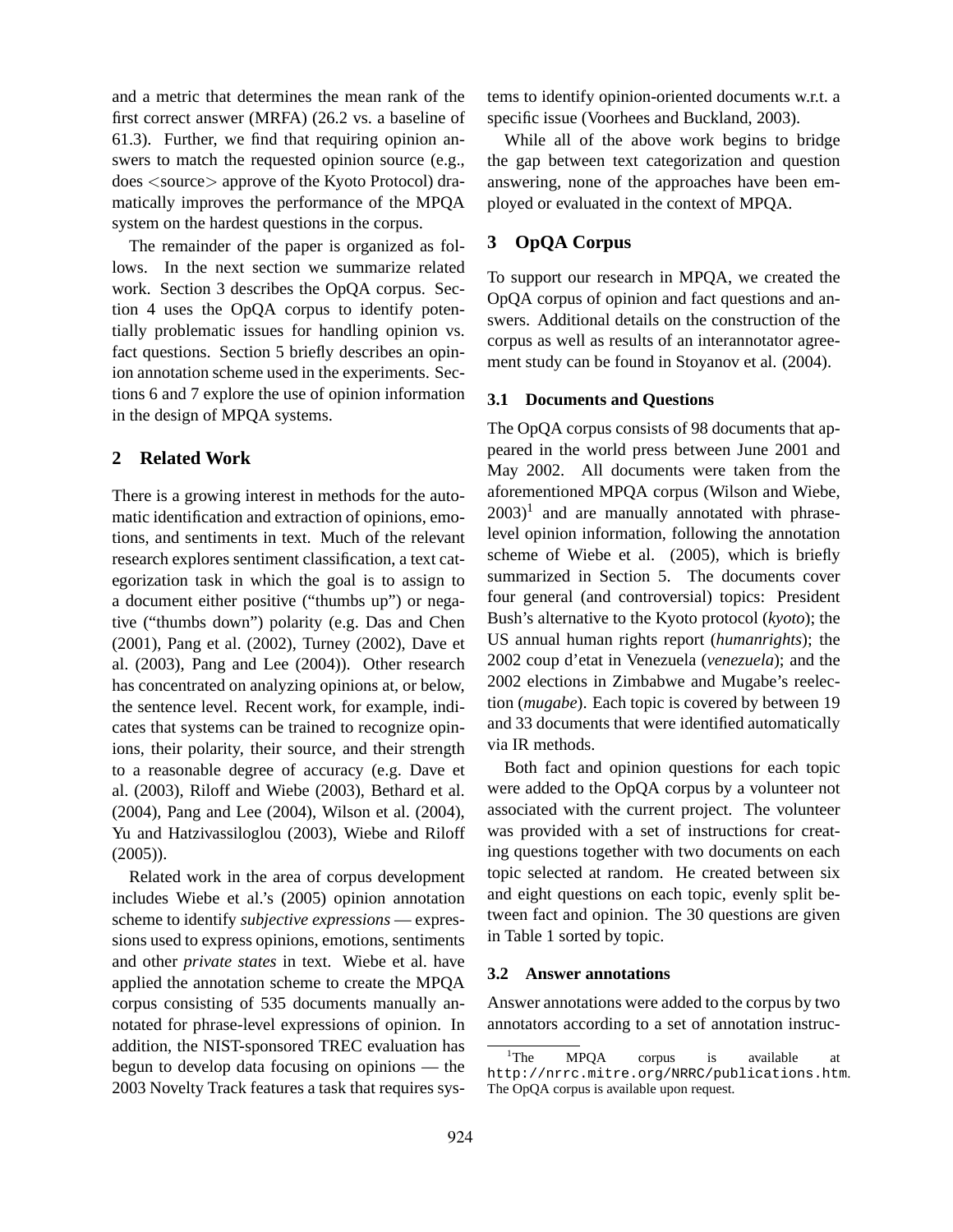|                | Kyoto                                                                                             |  |  |  |  |  |  |  |
|----------------|---------------------------------------------------------------------------------------------------|--|--|--|--|--|--|--|
| 1f             | What is the Kyoto Protocol about?                                                                 |  |  |  |  |  |  |  |
| 2. f           | When was the Kyoto Protocol adopted?                                                              |  |  |  |  |  |  |  |
| 3f             | Who is the president of the Kiko Network?                                                         |  |  |  |  |  |  |  |
| 4f             | What is the Kiko Network?                                                                         |  |  |  |  |  |  |  |
| 5 0            | Does the president of the Kiko Network approve of the US action concerning the Kyoto Protocol?    |  |  |  |  |  |  |  |
| 60             | Are the Japanese unanimous in their opinion of Bush's position on the Kyoto Protocol?             |  |  |  |  |  |  |  |
| 7 <sub>o</sub> | How is Bush's decision not to ratify the Kyoto Protocol looked upon by Japan and other US allies? |  |  |  |  |  |  |  |
| 80             | How do European Union countries feel about the US opposition to the Kyoto protocol?               |  |  |  |  |  |  |  |
|                | Human Rights                                                                                      |  |  |  |  |  |  |  |
| 1f             | What is the murder rate in the United States?                                                     |  |  |  |  |  |  |  |
| 2f             | What country issues an annual report on human rights in the United States?                        |  |  |  |  |  |  |  |
| 30             | How do the Chinese regard the human rights record of the United States?                           |  |  |  |  |  |  |  |
| 4f             | Who is Andrew Welsdan?                                                                            |  |  |  |  |  |  |  |
| 5 o            | What factors influence the way in which the US regards the human rights records of other nations? |  |  |  |  |  |  |  |
| 60             | Is the US Annual Human Rights Report received with universal approval around the world?           |  |  |  |  |  |  |  |
|                | Venezuela                                                                                         |  |  |  |  |  |  |  |
| 1f             | When did Hugo Chavez become President?                                                            |  |  |  |  |  |  |  |
| 2. f           | Did any prominent Americans plan to visit Venezuela immediately following the 2002 coup?          |  |  |  |  |  |  |  |
| 30             | Did anything surprising happen when Hugo Chavez regained power in Venezuela after he was          |  |  |  |  |  |  |  |
|                | removed by a coup?                                                                                |  |  |  |  |  |  |  |
| 4 o            | Did most Venezuelans support the 2002 coup?                                                       |  |  |  |  |  |  |  |
| 5f             | Which governmental institutions in Venezuela were dissolved by the leaders of the 2002 coup?      |  |  |  |  |  |  |  |
| 6 0            | How did ordinary Venezuelans feel about the 2002 coup and subsequent events?                      |  |  |  |  |  |  |  |
| 7 <sub>0</sub> | Did America support the Venezuelan foreign policy followed by Chavez?                             |  |  |  |  |  |  |  |
| 8 f            | Who is Vice-President of Venezuela?                                                               |  |  |  |  |  |  |  |
|                | Mugabe                                                                                            |  |  |  |  |  |  |  |
| 1 <sub>o</sub> | What was the American and British reaction to the reelection of Mugabe?                           |  |  |  |  |  |  |  |
| 2. f           | Where did Mugabe vote in the 2002 presidential election?                                          |  |  |  |  |  |  |  |
| 3f             | At which primary school had Mugabe been expected to vote in the 2002 presidential election?       |  |  |  |  |  |  |  |
| 4f             | How long has Mugabe headed his country?                                                           |  |  |  |  |  |  |  |
| 5f             | Who was expecting Mugabe at Mhofu School for the 2002 election?                                   |  |  |  |  |  |  |  |
| 60             | What is the basis for the European Union and US critical attitude and adversarial action toward   |  |  |  |  |  |  |  |
|                | Mugabe?                                                                                           |  |  |  |  |  |  |  |
| 7 <sub>o</sub> | What did South Africa want Mugabe to do after the 2002 election?                                  |  |  |  |  |  |  |  |
| 80             | What is Mugabe's opinion about the West's attitude and actions towards the 2002 Zimbabwe elec-    |  |  |  |  |  |  |  |
|                | tion?                                                                                             |  |  |  |  |  |  |  |
|                |                                                                                                   |  |  |  |  |  |  |  |

Table 1: Questions in the OpQA collection by topic. *f* in column 1 indicates a fact question; *o*, an opinion question.

tions.<sup>2</sup> Every text segment that *contributes* to an answer to any of the 30 questions is annotated as an answer. In particular, answer annotations include segments that constitute a *partial answer*. Partial answers either (1) lack the specificity needed to constitute a full answer (e.g., "before May 2004" partially answers the question *When was the Kyoto protocol ratified?* when a specific date is known) or (2) need to be combined with at least one additional answer segment to fully answer the question (e.g., the question *Are the Japanese unanimous in their opposition of Bush's position on the Kyoto protocol?* is answered only partially by a segment expressing a single opinion). In addition, annotators mark the minimum answer spans (e.g., "a Tokyo organization," vs. "a Tokyo organization representing about 150 Japanese groups").

## **4 Characteristics of opinion answers**

Next, we use the OpQA corpus to analyze and compare the characteristics of fact vs. opinion questions. Based on our findings, we believe that QA systems based solely on traditional QA techniques are likely

to be less effective at MPQA than they are at traditional fact-based QA.

### **4.1 Traditional QA architectures**

Despite the wide variety of approaches implied by modern QA systems, almost all systems rely on the following two steps (subsystems), which have empirically proven to be effective:

- **IR module.** The QA system invokes an IR subsystem that employs traditional text similarity measures (e.g., tf/idf) to retrieve and rank document fragments (sentences or paragraphs) w.r.t. the question (query).
- **Linguistic filters.** QA systems employ a set of filters and text processing components to discard some document fragments. The following filters have empirically proven to be effective and are used universally:

*Semantic filters* prefer an answer segment that matches the semantic class(es) associated with the question type (e.g., *date* or *time* for *when* questions; *person* or *organization* for *who* questions).

*Syntactic filters* are also configured on the type of question. The most common and effective syntactic filters select a specific constituent (e.g., noun phrase) according to the question type (e.g., *who* question).

QA systems typically interleave the above two subsystems with a variety of different processing steps of both the question and the answer. The goal of the processing is to identify text fragments that contain an answer to the question. Typical QA systems do not perform any further text processing; they return the text fragment as it occurred in the text. <sup>3</sup>

### **4.2 Corpus-based analysis of opinion answers**

We hypothesize that QA systems that conform to this traditional architecture will have difficulty handling opinion questions without non-trivial modification. In support of this hypothesis, we provide statistics from the OpQA corpus to illustrate some of the characteristics that distinguish answers to opinion vs. fact questions, and discuss their implications for a traditional QA system architecture.

**Answer length.** We see in Table 2 that the average length of opinion answers in the OpQA corpus

<sup>&</sup>lt;sup>2</sup>The annotation instructions are available at http://www.cs.cornell.edu/ ves/ Publications/publications.htm.

 $3$ This architecture is seen mainly in QA systems designed for TREC's "factoid" and "list" QA tracks. Systems competing in the relatively new "definition" or "other" tracks have begun to introduce new approaches. However, most such systems still rely on the IR step and return the text fragment as it occurred in the text.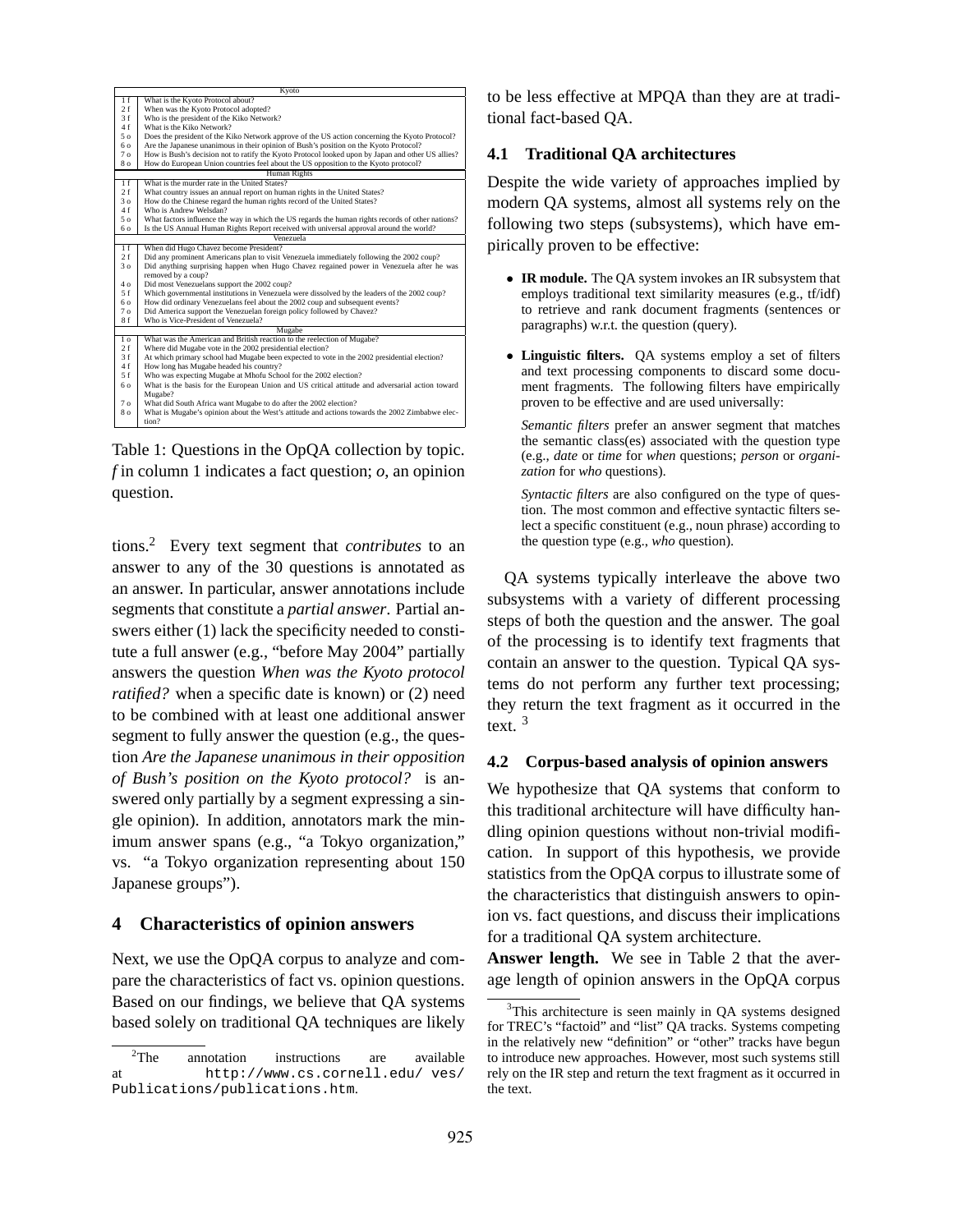|         | Number of answers | Length | Number of partials |
|---------|-------------------|--------|--------------------|
| fact    | 24                |        | 12 (9.68%)         |
| opinion |                   | 9.24   | 154 (37.11%)       |

Table 2: Number of answers, average answer length (in tokens), and number of partial answers for fact/opinion questions.

is 9.24 tokens, almost double that of fact answers. Unfortunately, longer answers could present problems for some traditional QA systems. In particular, some of the more sophisticated algorithms that perform **additional processing** steps such as logical verifiers (Moldovan et al., 2002) may be less accurate or computationally infeasible for longer answers. More importantly, longer answers are likely to span more than a single syntactic constituent, rendering the syntactic filters, and very likely the semantic filters, less effective.

**Partial answers.** Table 2 also shows that over 37% of the opinion answers were marked as partial vs. 9.68% of the fact answers. The implications of partial answers for the traditional QA architecture are substantial: an MPQA system will require an **answer generator** to (1) distinguish between partial and full answers; (2) recognize redundant partial answers; (3) identify which subset of the partial answers, if any, constitutes a full answer; (4) determine whether additional documents need to be examined to find a complete answer; and (5) asemble the final answer from partial pieces of information.

**Syntactic constituent of the answer.** As discussed in Section 4.1, traditional QA systems rely heavily on the predicted syntactic and semantic class of the answer. Based on answer lengths, we speculated that opinion answers are unlikely to span a single constituent and/or semantic class. This speculation is confirmed by examining the phrase type associated with OpQA answers using Abney's (1996) CASS partial parser. $4$  For each question, we count the number of times an answer segment for the question (in the manual annotations) matches each constituent type. We consider four constituent types – noun phrase (n), verb phrase (v), prepositional phrase (p), and clause  $(c)$  – and three matching criteria:

|                 | Fact           |                 |                   |                | Opinion      |                |                         |                           |                         |                 |              |
|-----------------|----------------|-----------------|-------------------|----------------|--------------|----------------|-------------------------|---------------------------|-------------------------|-----------------|--------------|
| Ques-           | # of           |                 | Matching Criteria |                | syn          | Ques-          | $#$ of                  |                           | Matching Criteria       |                 | syn          |
| tion            | answers        | ex              | up                | up/dn          | type         | tion           | answers                 | ex                        | up                      | up/dn           | type         |
| H1              |                | $\overline{0}$  | $\overline{0}$    | $\overline{0}$ |              | $H_3$          | 15                      | 5                         | $\overline{5}$          | 5               | $\mathbf{c}$ |
| H <sub>2</sub>  | 4              | $\overline{2}$  | $\overline{2}$    | $\overline{2}$ | $\mathbf n$  | H 5            | 24                      | 5                         | 5                       | 10              | $\mathbf n$  |
| H <sub>4</sub>  |                | $\overline{0}$  | $\overline{0}$    | $\overline{0}$ |              | H 6            | 123                     | 17                        | $\overline{23}$         | 52              | $\mathbf n$  |
| K <sub>1</sub>  | 48             | $\overline{13}$ | 14                | 24             | $\mathbf n$  | K 5            | $\overline{\mathbf{3}}$ | $\overline{0}$            | $\overline{0}$          | ı               |              |
| K <sub>2</sub>  | 38             | $\overline{13}$ | 13                | 19             | $\mathbf n$  | K <sub>6</sub> | 34                      | $\overline{6}$            | 3                       | $\overline{12}$ | c            |
| K <sub>3</sub>  |                |                 |                   |                | c n          | K <sub>7</sub> | 55                      | 9                         | $\overline{\mathbf{x}}$ | 19              | c            |
| K <sub>4</sub>  | $\overline{2}$ | 1               |                   |                | $\mathbf n$  | K8             | 25                      | $\overline{4}$            | 4                       | 10              | v            |
| $\overline{M2}$ | 3              | $\Omega$        | $\overline{0}$    |                |              | M <sub>1</sub> | 74                      | 10                        | 12                      | 29              | $\mathbf{v}$ |
| M <sub>3</sub>  |                | $\overline{0}$  | $\overline{0}$    |                |              | M <sub>6</sub> | 12                      | 3                         | 5                       | 7               | $\mathbf n$  |
| M <sub>4</sub>  | 10             | $\overline{2}$  | 2                 | 5              | $\mathbf n$  | M <sub>7</sub> | 1                       | $\overline{0}$            | $\overline{0}$          | $\overline{0}$  |              |
| M <sub>5</sub>  | 3              |                 |                   | $\overline{2}$ | c            | M8             | 3                       | $\Omega$                  | $\Omega$                | 1               |              |
| $_{\rm V1}$     | 4              | 3               | 3                 | $\overline{4}$ | $\mathbf n$  | V3             | ī                       |                           | $\Omega$                |                 | c            |
| V2              |                |                 |                   |                | $\mathbf n$  | V <sub>4</sub> | 13                      | $\overline{\mathcal{L}}$  | $\overline{2}$          | $\overline{2}$  | c            |
| V <sub>5</sub>  | 3              | $\Omega$        | 1                 |                |              | V <sub>6</sub> | 9                       | $\overline{\mathfrak{D}}$ | $\overline{2}$          | 5               | c n          |
| V <sub>8</sub>  | $\overline{4}$ | $\overline{c}$  | $\overline{4}$    | $\overline{4}$ | $\mathbf{n}$ | V <sub>7</sub> | 23                      | 3                         |                         | 5               |              |
| $Cov-$          | 124            | 39              | 43                | 66             |              | Cov-           | 415                     | 67                        | 70                      | 159             |              |
| erage           |                | 31%             | 35%               | 53%            |              | erage          |                         | 16%                       | 17%                     | 38%             |              |

Table 3: Syntactic Constituent Type for Answers in the OpQA Corpus

- 1. The **ex**act match criterion is satisfied only by answer segments whose spans exactly correspond to a constituent in the CASS output.
- 2. The **up** criterion considers an answer to match a CASS constituent if the constituent completely contains the answer and no more than three additional (non-answer) tokens.
- 3. The **up/dn** criterion considers an answer to match a CASS constituent if it matches according to the **up** criterion or if the answer completely contains the constituent and no more than three additional tokens.

The counts for the analysis of answer segment syntactic type for fact vs. opinion questions are summarized in Table 3. Results for the 15 fact questions are shown in the left half of the table, and for the 15 opinion questions in the right half. The leftmost column in each half provides the question topic and number, and the second column indicates the total number of answer segments annotated for the question. The next three columns show, for each of the **ex**, **up**, and **up/dn** matching criteria, respectively, the number of annotated answer segments that match the majority syntactic type among answer segments for that question/criterion pair. Using a traditional QA architecture, the MPQA system might filter answers based on this majority type. The *syn type* column indicates the majority syntactic type using the exact match criterion; two values in the column indicate a tie for majority syntactic type, and an empty syntactic type indicates that no answer exactly matched any of the four constituent types. With only a few exceptions, the **up** and **up/dn** matching criteria agreed in majority syntactic type.

Results in Table 3 show a significant disparity between fact and opinion questions. For fact ques-

<sup>&</sup>lt;sup>4</sup>The parser is available from http://www.vinartus.net/spa/.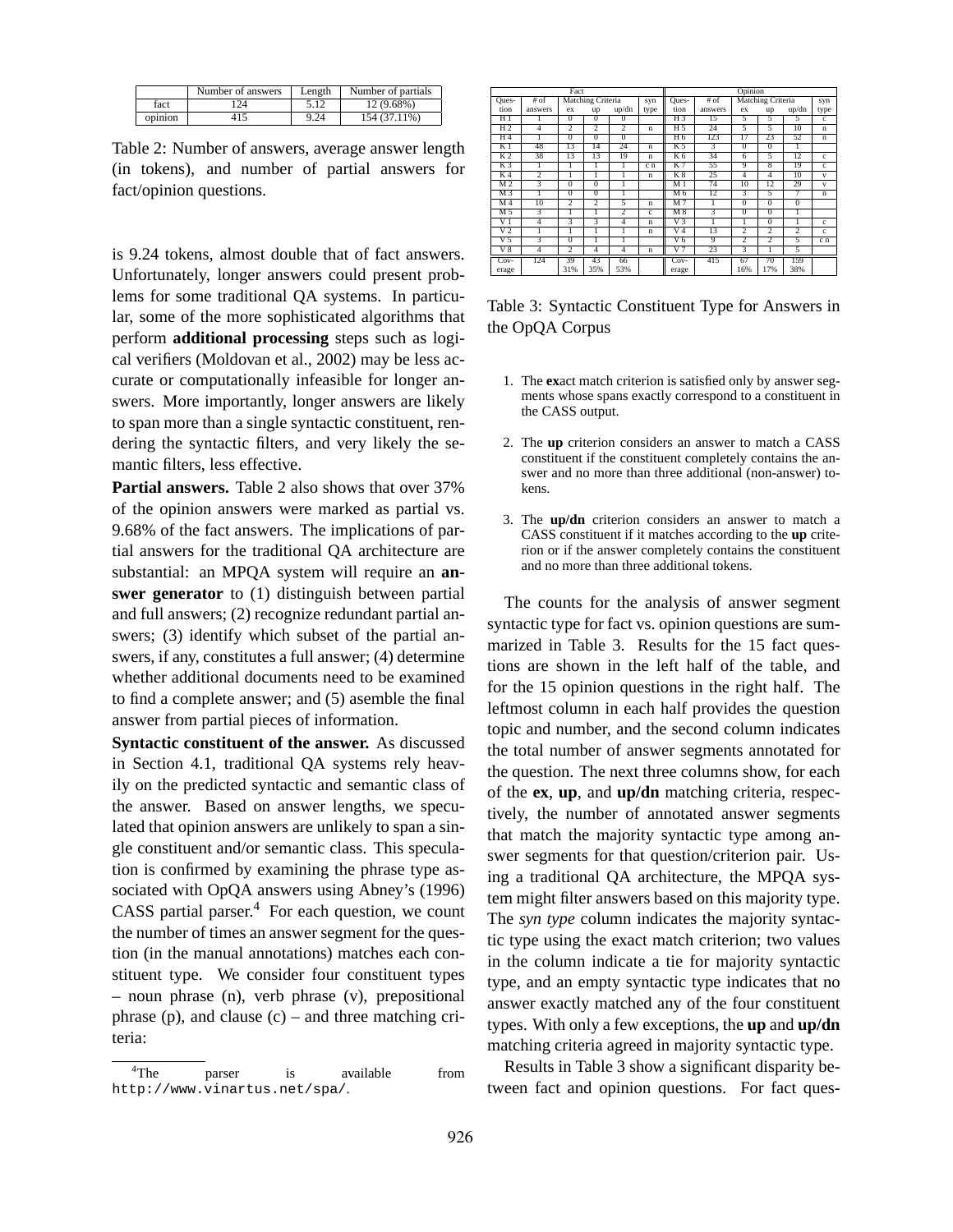tions, the syntactic type filter would keep 31%, 35%, or 53% of the correct answers, depending on the matching criterion. For opinion questions, there is unfortunately a two-fold reduction in the percentage of correct answers that would remain after filtering — only 16%, 17% or 38%, depending on the matching criterion. More importantly, the majority syntactic type among answers for fact questions is almost always a noun phrase, while no single constituent type emerges as a useful syntactic filter for opinion questions (see the **syn phrase** columns in Table 3). Finally, because semantic class information is generally tied to a particular syntactic category, the effectiveness of traditional semantic filters in the MPQA setting is unclear.

In summary, identifying answers to questions in an MPQA setting within a traditional QA architecture will be difficult. First, the implicit and explicit assumptions inherent in standard linguistic filters are consistent with the characteristics of fact- rather than opinion-oriented QA. In addition, the presence of relatively long answers and partial answers will require a much more complex **answer generator** than is typically present in current QA systems.

In Sections 6 and 7, we propose initial steps towards modifying the traditional QA architecture for use in MPQA. In particular, we propose and evaluate two types of **opinion filters** for MPQA: **subjectivity filters** and **opinion source filters**. Both types of linguistic filters rely on phrase-level and sentencelevel opinion information, which has been manually annotated for our corpus; the next section briefly describes the opinion annotation scheme.

### **5 Manual Opinion Annotations**

Documents in our OpQA corpus come from the larger MPQA corpus, which contains manual opinion annotations. The annotation framework is described in detail in (Wiebe et al., 2005). Here we give a high-level overview.

The annotation framework provides a basis for *subjective expressions*: expressions used to express opinions, emotions, and sentiments. The framework allows for the annotation of both directly expressed private states (e.g., *afraid* in the sentence "John is afraid that Sue might fall,") and opinions expressed

by the choice of words and style of language (e.g., *it is about time* and *oppression* in the sentence "It is about time that we end Saddam's oppression"). In addition, the annotations include several attributes, including the *intensity* (with possible values *low*, *medium*, *high*, and *extreme*) and the *source* of the private state. The *source* of a private state is the person or entity who holds or experiences it.

### **6 Subjectivity Filters for MPQA Systems**

This section describes three **subjectivity filters** based on the above opinion annotation scheme. Below (in Section 6.3), the filters are used to remove fact sentences from consideration when answering opinion questions, and the OpQA corpus is used to evaluate their effectiveness.

### **6.1 Manual Subjectivity Filter**

Much previous research on automatic extraction of opinion information performed classifications at the sentence level. Therefore, we define sentence-level opinion classifications in terms of the phrase-level annotations. For our gold standard of manual opinion classifications (dubbed MANUAL for the rest of the paper) we will follow Riloff and Wiebe's (2003) convention (also used by Wiebe and Riloff (2005)) and consider a sentence to be *opinion* if it contains at least one opinion of intensity *medium* or higher, and to be *fact* otherwise.

#### **6.2 Two Automatic Subjectivity Filters**

As discussed in section 2, several research efforts have attempted to perform automatic opinion classification on the clause and sentence level. We investigate whether such information can be useful for MPQA by using the automatic sentence level opinion classifiers of Riloff and Wiebe (2003) and Wiebe and Riloff (2005).

Riloff and Wiebe (2003) use a bootstrapping algorithm to perform a sentence-based opinion classification on the MPQA corpus. They use a set of high precision subjectivity and objectivity clues to identify subjective and objective sentences. This data is then used in an algorithm similar to AutoSlog-TS (Riloff, 1996) to automatically identify a set of extraction patterns. The acquired patterns are then used iteratively to identify a larger set of subjective and objective sentences. In our experiments we use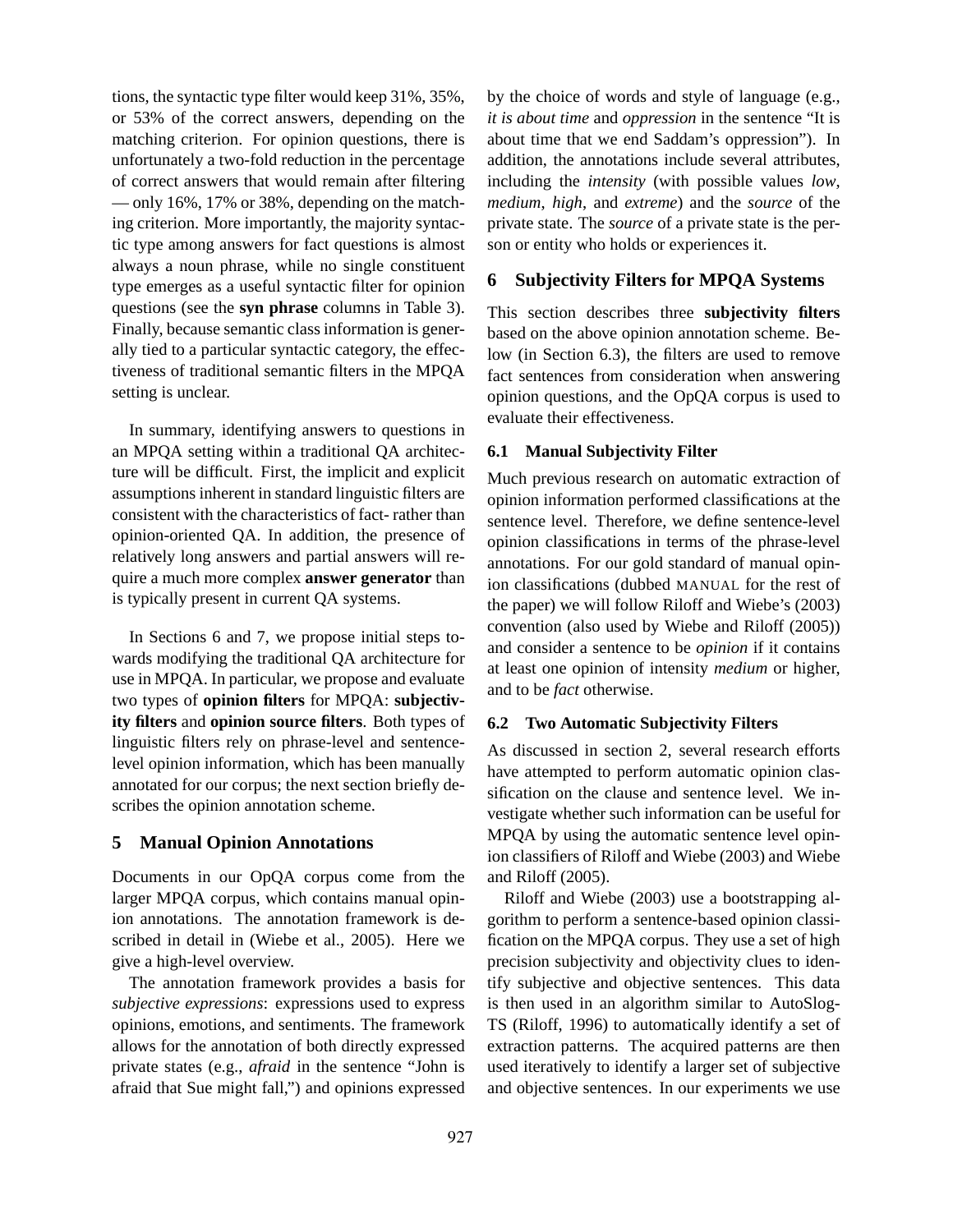|             |                    | precision | recall |      |
|-------------|--------------------|-----------|--------|------|
| MPQA corpus | RULEBASED          | 90.4      | 34.2   | 46.6 |
|             | <b>NAIVE BAYES</b> | 79.4      | 70.6   | 74.7 |

Table 4: Precision, recall, and F-measure for the two classifiers.

the classifier that was created by the reimplementation of this bootstrapping process in Wiebe and Riloff (2005). We will use RULEBASED to denote the opinion information output by this classifier.

In addition, Wiebe and Riloff used the RULE-BASED classifier to produce a labeled data set for training. They trained a Naive Bayes subjectivity classifier on the labeled set. We will use NAIVE BAYES to refer to Wiebe and Riloff's naive Bayes classifier.<sup>5</sup> Table 4 shows the performance of the two classifiers on the MPQA corpus as reported by Wiebe and Riloff.

### **6.3 Experiments**

We performed two types of experiments using the subjectivity filters.

#### **6.3.1 Answer rank experiments**

Our hypothesis motivating the first type of experiment is that subjectivity filters can improve the answer identification phase of an MPQA system. We implement the IR subsystem of a traditional QA system, and apply the subjectivity filters to the IR results. Specifically, for each opinion question in the corpus  $<sup>6</sup>$ , we do the following:</sup>

- 1. Split all documents in our corpus into sentences.
- 2. Run an information retrieval algorithm<sup>7</sup> on the set of all sentences using the question as the query to obtain a *ranked list* of sentences.
- 3. Apply a subjectivity filter to the *ranked list* to remove all fact sentences from the *ranked list*.

We test each of the MANUAL, RULEBASED, and NAIVE BAYES subjectivity filters. We compare the rank of the first answer to each question in the

| Topic     | Onum           | <b>Baseline</b> | Manual         | <b>NaiveBayes</b> | Rulebased      |
|-----------|----------------|-----------------|----------------|-------------------|----------------|
| Kyoto     | 5              |                 |                |                   |                |
|           | 6              | 5               | 4              |                   | 3              |
|           |                |                 |                |                   |                |
|           | 8              |                 |                |                   |                |
| Human     | 3              |                 |                |                   |                |
| Rights    | 5              | 10              | 6              |                   | 5              |
|           | $\overline{6}$ |                 |                |                   |                |
| Venezuela | 3              | 106             | 81             | 92                | 35             |
|           | 4              | 3               | 2              | 3                 |                |
|           | $\overline{6}$ |                 |                |                   |                |
|           |                | 3               | 3              | 3                 | 2              |
| Mugabe    |                | $\overline{2}$  | $\overline{2}$ | $\overline{2}$    | $\overline{2}$ |
|           | $\overline{6}$ |                 | 5              | 3                 | 4              |
|           |                | 447             | 291            | 317               | 153            |
|           | $\overline{8}$ | 331             | 205            | 217               | 182            |
| MRR:      |                | 0.4244          | 0.5189         | 0.5078            | 0.5856         |
| MRFA:     |                | 61.3333         | 40.3333        | 43.7333           | 26.2           |

Table 5: Results for the subjectivity filters.

*ranked list* before the filter is applied, with the rank of the first answer to the question in the *ranked list* after the filter is applied.

**Results.** Results for the opinion filters are compared to a simple baseline, which performs the information retrieval step with no filtering. Table 5 gives the results on the 15 opinion questions for the baseline and each of the three *subjectivity filters*. The table shows two cumulative measures – the mean reciprocal rank (MRR) <sup>8</sup> and the mean rank of the first answer (MRFA). <sup>9</sup>

Table 5 shows that all three *subjectivity filters* outperform the baseline: for all three filters, the first answer in the filtered results for all 15 questions is ranked at least as high as in the baseline. As a result, the three subjectivity filters outperform the baseline in both MRR and MRFA. Surprisingly, the best performing subjectivity filter is RULEBASED, surpassing the gold standard MANUAL, both in MRR (0.59 vs. 0.52) and MRFA (40.3 vs. 26.2). Presumably, the improvement in performance comes from the fact that RULEBASED identifies subjective sentences with the highest precision (and lowest recall). Thus, the RULEBASED subjectivity filter discards non-subjective sentences most aggressively.

#### **6.3.2 Answer probability experiments**

The second experiment, *answer probability*, begins to explore whether opinion information can be

<sup>5</sup> Specifically, the one they label *Naive Bayes 1*.

 $6$ We do not evaluate the opinion filters on the 15 fact questions. Since opinion sentences are defined as containing at least one opinion of intensity medium or higher, opinion sentences can contain factual information and sentence-level opinion filters are not likely to be effective for fact-based QA.

<sup>&</sup>lt;sup>7</sup>We use the Lemur toolkit's standard tf.idf implementation available from http://www.lemurproject.org/.

<sup>&</sup>lt;sup>8</sup>The MRR is computed as the average of  $1/r$ , where r is the rank of the first answer.

<sup>&</sup>lt;sup>9</sup>MRR has been accepted as the standard performance measure in QA, since MRFA can be strongly affected by outlier questions. However, the MRR score is dominated by the results in the high end of the ranking. Thus, MRFA may be more appropriate for our experiments because the filters are an intermediate step in the processing, the results of which other MPQA components may improve.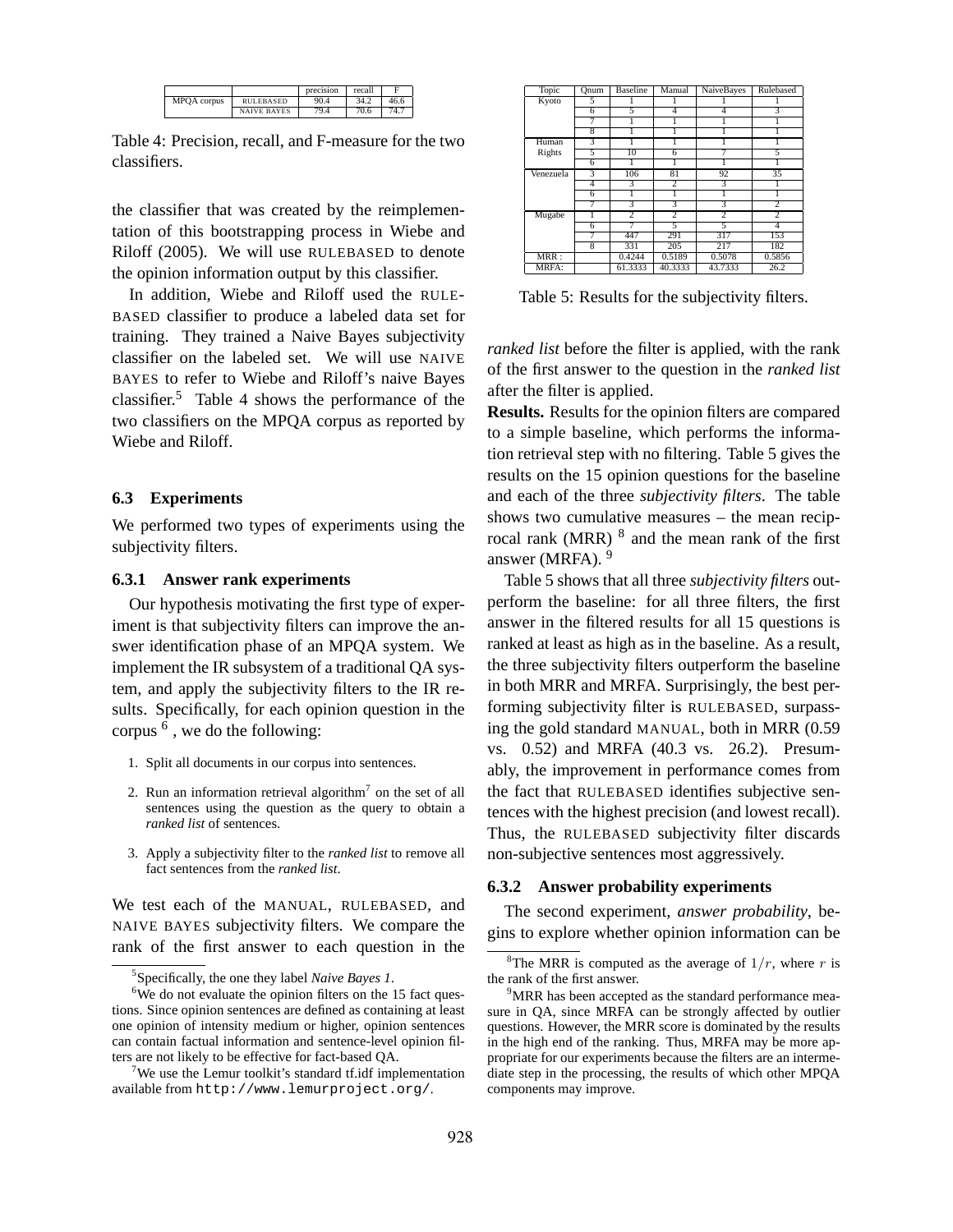|          |             |         | sentence     |              |  |
|----------|-------------|---------|--------------|--------------|--|
|          |             |         | fact         | opinion      |  |
|          | Manual      | fact    | 56 (46.67%)  | 64 (53.33%)  |  |
|          |             | opinion | 42 (10.14%)  | 372 (89.86%) |  |
| question | Naive Bayes | fact    | 49 (40.83%)  | 71 (59.17%)  |  |
|          |             | opinion | 57 (13.77%)  | 357 (86.23%) |  |
|          | Rulebased   | fact    | 96 (80.00%)  | 24 (20.00%)  |  |
|          |             | opinion | 184 (44.44%) | 230 (55.56%) |  |

Table 6: Answer probability results.

used in an **answer generator**. This experiment considers correspondences between (1) the classes (i.e., opinion or fact) assigned by the subjectivity filters to the sentences containing answers, and (2) the classes of the questions the answers are responses to (according to the OpQA annotations). That is, we compute the probabilities (where *ans* = answer):

P(*ans* is in a *C1* sentence | *ans* is the answer to a *C2* question) for all four combinations of *C1*=opinion, fact and *C2*=opinion, fact.

**Results.** Results for the answer probability experiment are given in Table 6. The rows correspond to the classes of the questions the answers respond to, and the columns correspond to the classes assigned by the subjectivity filters to the sentences containing the answers. The first two rows, for instance, give the results for the MANUAL criterion. MANUAL placed 56 of the answers to fact questions in fact sentences (46.67% of all answers to fact questions) and 64 (53.33%) of the answers to fact questions in opinion sentences. Similarly, MANUAL placed 42 (10.14%) of the answers to opinion questions in fact sentences, and 372 (89.86%) of the answers to opinion questions in opinion sentences.

The answer probability experiment sheds some light on the subjectivity filter experiments. All three subjectivity filters place a larger percentage of answers to opinion questions in opinion sentences than they place in fact sentences. However, the different filters exhibit different degrees of discrimination. Answers to opinion questions are almost always placed in opinion sentences by MANUAL (89.86%) and NAIVE BAYES (86.23%). While that aspect of their performance is excellent, MANUAL and NAIVE BAYES place more answers to fact questions in opinion rather than fact sentences (though the percentages are in the 50s). This is to be expected, because MANUAL and NAIVE BAYES are more conservative and err on the side of classifying sentences as opinions: for MANUAL, the presence of any subjective expression makes the entire sentence opinion, even if parts of the sentence are factual; NAIVE BAYES shows high recall but lower precision in recognizing opinion sentences (see Table 4). Conversely, RULE-BASED places 80% of the fact answers in fact sentences and only 56% of the opinion answers in opinion sentences. Again, the lower number of assignments to opinion sentences is to be expected, given the high precision and low recall of the classifier. But the net result is that, for RULEBASED, the offdiagonals are all less than 50%: it places more answers to fact questions in fact rather than opinion sentences (80%), and more answers to opinion questions in opinion rather than fact sentences (56%). This is consistent with its superior performance in the subjectivity filtering experiment.

In addition to explaining the performance of the subjectivity filters, the answer rank experiment shows that the automatic opinion classifiers can be used directly in an **answer generator** module. The two automatic classifiers rely on evidence in the sentence to predict the class (the information extraction patterns used by RULEBASED and the features used by NAIVE BAYES). In ongoing work we investigate ways to use this evidence to extract and summarize the opinions expressed in text, which is a task similar to that of an **answer generator** module.

# **7 Opinion Source Filters for MPQA Systems**

In addition to subjectivity filters, we also define an opinion *source filter* based on the manual opinion annotations. This filter removes all sentences that do not have an opinion annotation with a source that matches the source of the question<sup>10</sup>. For this filter we only used the MANUAL source annotations since we did not have access to automatically extracted source information. We employ the same Answer Rank experiment as in 6.3.1, substituting the source filter for a subjectivity filter.

**Results.** Results for the source filter are mixed. The filter outperforms the baseline on some questions and performs worst on others. As a result the MRR for the source filter is worse than the base-

 $10$ We manually identified the sources of each of the 15 opinion questions.